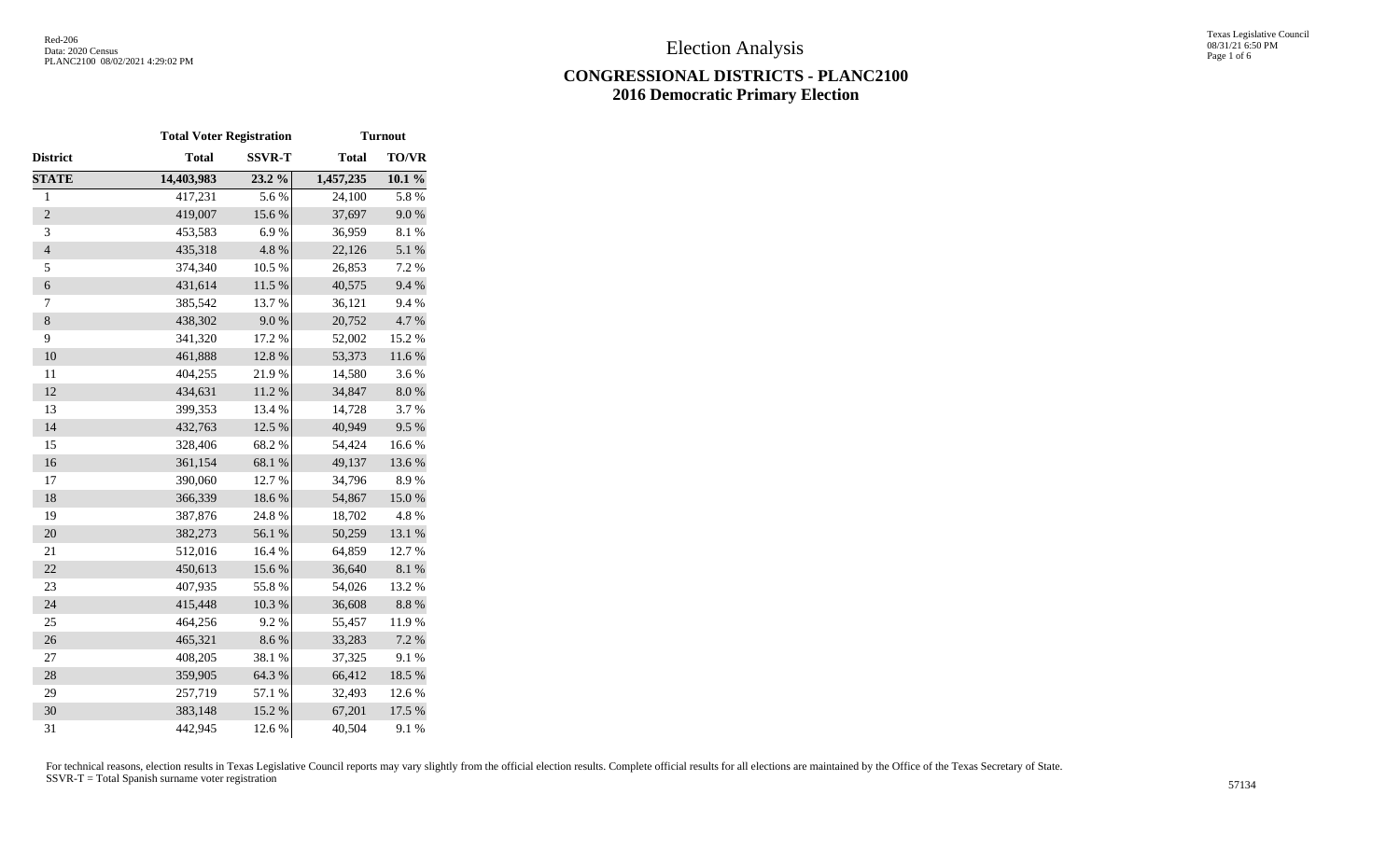Election Analysis

Texas Legislative Council 08/31/21 6:50 PM Page 2 of 6

# **CONGRESSIONAL DISTRICTS - PLANC2100 2016 Democratic Primary Election**

|                 | <b>Total Voter Registration</b> |               |              | <b>Turnout</b> |
|-----------------|---------------------------------|---------------|--------------|----------------|
| <b>District</b> | <b>Total</b>                    | <b>SSVR-T</b> | <b>Total</b> | <b>TO/VR</b>   |
| 32              | 416,488                         | 10.4 %        | 43,899       | 10.5%          |
| 33              | 251,042                         | 38.8%         | 35,010       | 13.9 %         |
| 34              | 341,943                         | 74.3 %        | 59,550       | 17.4 %         |
| 35              | 361,261                         | 44.1 %        | 52,614       | 14.6 %         |
| 36              | 420,483                         | 11.3%         | 23,507       | 5.6 %          |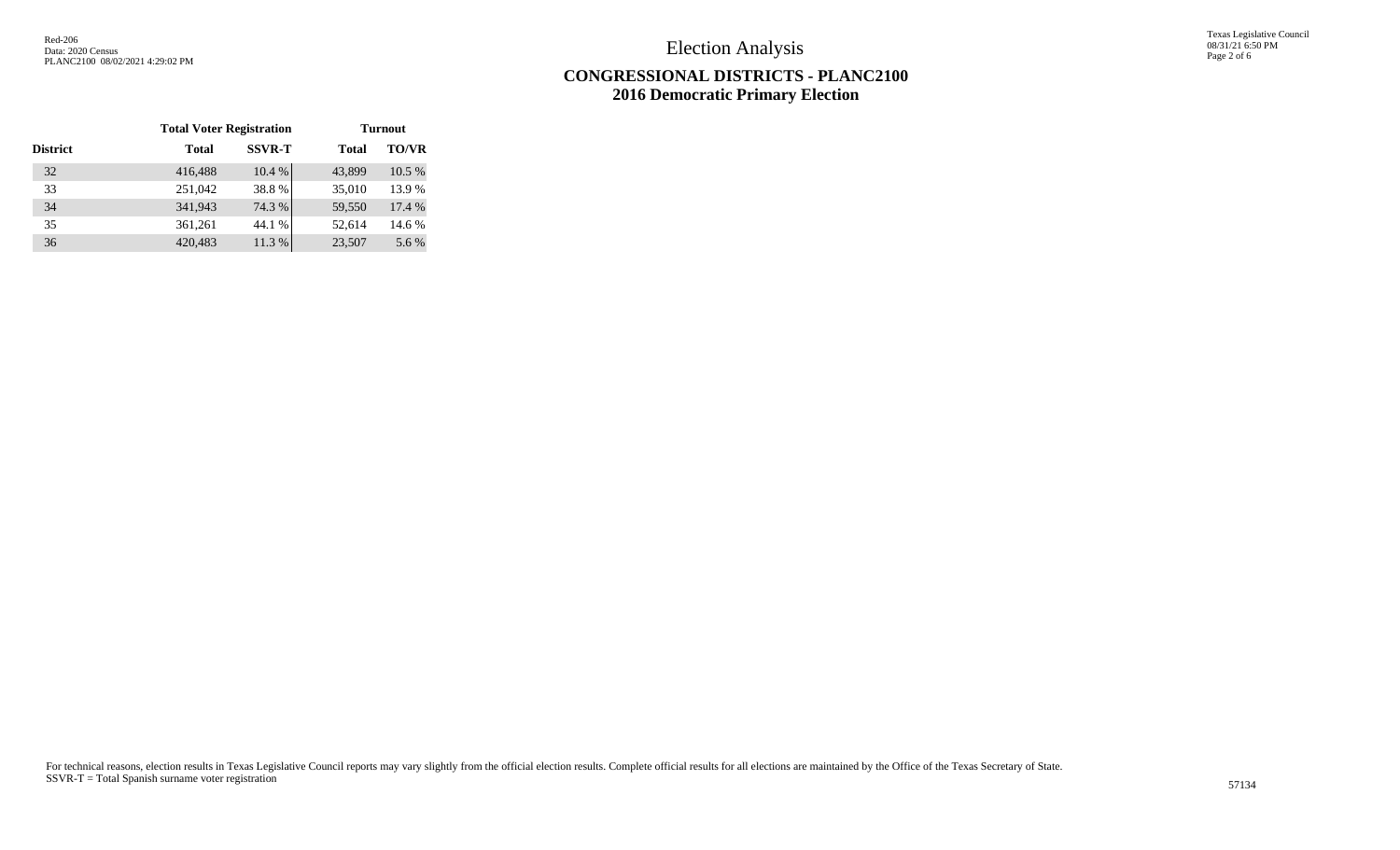## **CONGRESSIONAL DISTRICTS - PLANC2100 2016 Democratic Primary Election**

|                 |        |         |                |          |                  |                |         | <b>PRESIDENT</b> |            |         |                |        |                 | <b>RR COMM1</b> |                 |         |                  |               |             |                |
|-----------------|--------|---------|----------------|----------|------------------|----------------|---------|------------------|------------|---------|----------------|--------|-----------------|-----------------|-----------------|---------|------------------|---------------|-------------|----------------|
| <b>District</b> | Judd-D |         | De La Fuente-D |          | <b>Clinton-D</b> |                | Locke-D |                  | O'Malley-D |         | Sanders-D      |        | <b>WIlson-D</b> |                 | <b>Hawes-D</b>  |         | <b>Garrett-D</b> |               | Yarbrough-D |                |
| <b>STATE</b>    | 2,505  | $0.2\%$ | 8,430          | $0.6\%$  |                  | 936,303 65.2 % | 1,708   | $0.1\%$          | 5,371      | $0.4\%$ | 476,606 33.2 % |        | 3,254           | $0.2\%$         | 2,019           | $0.1\%$ | 383,249 35.2 %   |               |             | 434,704 39.9 % |
|                 | 56     | $0.2\%$ | 59             | 0.2 %    | 17,849           | 74.5 %         | 27      | 0.1%             | 79         | 0.3%    | 5,756          | 24.0 % | 87              | 0.4%            | $\overline{35}$ | 0.1%    | 5,733            | 31.9%         | 8,588       | 47.7 %         |
| 2               | 25     | 0.1 %   | 43             | 0.1 %    | 23,602           | 63.3%          | 19      | 0.1%             | 67         | 0.2 %   | 13,471         | 36.1 % | 30              | 0.1%            | 26              | 0.1%    |                  | 8,499 31.9 %  | 9,336       | 35.0%          |
| 3               | 43     | 0.1%    | 23             | 0.1%     | 21,769           | 59.1 %         | 17      | 0.0 %            | 60         | 0.2%    | 14,884         | 40.4 % | 21              | 0.1%            | 9               | 0.0 %   | 7,692            | 34.5 %        | 7,492       | 33.6 %         |
| $\overline{4}$  | 91     | 0.4%    | 62             | 0.3%     | 14,333           | 65.3%          | 55      | 0.3 %            | 117        | 0.5 %   | 7,150          | 32.6 % | 76              | 0.3%            | 52              | 0.2 %   |                  | 6,176 36.5 %  | 7,173       | 42.4 %         |
| 5               | 29     | 0.1%    | 31             | 0.1 %    | 18,421           | 68.7%          | 28      | 0.1%             | 81         | 0.3%    | 8,159          | 30.4 % | 56              | 0.2 %           | 20              | 0.1%    | 6,799            | 32.3 %        | 9,123       | 43.3%          |
| 6               | 45     | 0.1 %   | 52             | $0.1~\%$ | 27,259           | 67.3 %         | 26      | 0.1 %            | 94         | 0.2 %   | 12,966         | 32.0 % | 44              | $0.1~\%$        | 23              | 0.1%    | 9,884            | 30.2 %        | 13,063      | 39.9%          |
| $\tau$          | 12     | 0.0 %   | 41             | 0.1%     | 23,369           | 65.2%          | 10      | 0.0 %            | 59         | 0.2 %   | 12,273         | 34.3 % | 24              | 0.1%            | 31              | 0.1%    |                  | 7,686 31.2 %  | 8,336       | 33.8%          |
| 8               | 38     | 0.2 %   | 42             | 0.2 %    | 12,978           | 62.6 %         | 22      | 0.1%             | 73         | 0.4%    | 7,514          | 36.3%  | 29              | 0.1%            | 24              | 0.1%    |                  | 5,130 32.4 %  | 7,308       | 46.2%          |
| 9               | 39     | 0.1%    | 65             | 0.1%     | 40,528           | 79.4 %         | 40      | 0.1%             | 86         | 0.2%    | 10,083         | 19.8%  | 102             | 0.2 %           | 98              | 0.2 %   | 13,290           | 34.4 %        | 18,824      | 48.7%          |
| 10              | 44     | 0.1 %   | 61             | 0.1%     | 29,341           | 55.1 %         | 40      | 0.1%             | 115        | 0.2%    | 23,549         | 44.2 % | 52              | $0.1\ \%$       | 32              | 0.1%    | 13,114           | 32.0 %        | 14,139      | 34.4 %         |
| 11              | 69     | 0.5%    | 108            | 0.7%     | 8,823            | 60.9%          | 29      | 0.2%             | 59         | 0.4%    | 5,314          | 36.7%  | 52              | 0.4%            | 26              | 0.2 %   | 4,325            | 36.6 %        | 5,097       | 43.2%          |
| 12              | 39     | 0.1%    | 52             | 0.1%     | 20,910           | 60.0%          | 26      | 0.1%             | 67         | 0.2%    | 13,707         | 39.3 % | 32              | 0.1%            | 13              | 0.0 %   | 7,649            | 27.7 %        | 7,638       | 27.7 %         |
| 13              | 66     | 0.5 %   | 82             | 0.6 %    | 8,092            | 55.2%          | 26      | 0.2%             | 121        | 0.8%    | 6,187          | 42.2 % | 70              | 0.5%            | 21              | 0.1%    | 4,025            | 34.0 %        | 5,329       | 45.0%          |
| 14              | 90     | 0.2 %   | 164            | 0.4%     | 29,337           | 73.2 %         | 72      | 0.2 %            | 250        | 0.6 %   | 9,961          | 24.8%  | 120             | $0.3\ \%$       | 108             | 0.3%    | 10,635           | 35.6 %        | 14,261      | 47.8%          |
| 15              | 158    | 0.3%    | 1,098          | 2.1%     | 36,677           | 68.9%          | 122     | 0.2%             | 363        | 0.7%    | 14,426         | 27.1 % | 250             | 0.5 %           | 167             | 0.3%    | 16,953           | 42.4 %        | 14,917      | 37.3 %         |
| 16              | 230    | 0.5%    | 366            | 0.7%     | 32,173           | 65.5 %         | 57      | 0.1%             | 257        | 0.5%    | 15,794         | 32.1 % | 150             | 0.3%            | 108             | 0.2 %   | 15,255           | 39.2 %        | 17,209      | 44.2 %         |
| 17              | 49     | 0.1%    | 73             | $0.2 \%$ | 20,048           | 57.7 %         | 42      | 0.1%             | 151        | 0.4%    | 14,290         | 41.1 % | 95              | 0.3%            | 27              | 0.1%    | 10,671           | 39.9%         | 9,638       | 36.1 %         |
| 18              | 35     | 0.1 %   | 101            | 0.2 %    | 41,668           | 77.4 %         | 50      | 0.1%             | 81         | 0.2%    | 11,654         | 21.7 % | 112             | 0.2 %           | 116             | 0.2 %   | 12,039           | 30.4 %        | 19,725      | 49.9%          |
| 19              | 81     | 0.4%    | 174            | 0.9 %    | 10,679           | 57.7 %         | 60      | 0.3%             | 128        | 0.7%    | 7,296          | 39.4 % | 56              | $0.3~\%$        | 42              | 0.2 %   | 6,276            | 42.1 %        | 6,289       | 42.2 %         |
| 20              | 52     | 0.1 %   | 289            | 0.6 %    | 33,231           | 67.0%          | 22      | 0.0 %            | 150        | 0.3 %   | 15,800         | 31.8%  | 40              | 0.1%            | 35              | 0.1%    | 13,032           | 34.1 %        | 16,395      | 42.9%          |
| 21              | 26     | 0.0 %   | 90             | 0.1%     | 33,108           | 51.1 %         | 38      | 0.1%             | 121        | 0.2%    | 31,323         | 48.4%  | 35              | 0.1%            | 21              | 0.0 %   |                  | 14,958 31.1 % | 16,438      | 34.1 %         |
| 22              | 15     | 0.0 %   | 53             | 0.1%     | 25,129           | 68.7%          | 12      | 0.0 %            | 69         | 0.2%    | 11,189         | 30.6%  | 79              | $0.2~\%$        | 33              | 0.1%    | 11,018           | 38.2%         | 11,585      | 40.1 %         |
| 23              | 336    | 0.6 %   | 1,344          | 2.5 %    | 35,220           | 66.4%          | 230     | $0.4\%$          | 564        | 1.1%    | 14,788         | 27.9 % | 415             | $0.8\%$         | 182             | 0.3%    | 16,469           | 40.3%         | 16,980      | 41.6%          |
| 24              | 16     | 0.0 %   | 27             | $0.1~\%$ | 21,929           | 59.9%          | 16      | 0.0 %            | 99         | 0.3%    | 14,491         | 39.6%  | 23              | $0.1\ \%$       | 6               | 0.0 %   | 8,894            | 32.7 %        | 9,620       | 35.4 %         |
| 25              | 44     | 0.1%    | 59             | 0.1 %    | 28,987           | 52.3 %         | 28      | 0.1%             | 133        | 0.2 %   | 26,082         | 47.0%  | 68              | 0.1%            | 37              | 0.1%    | 12,411           | 30.4 %        | 13,032      | 32.0 %         |
| 26              | 18     | 0.1 %   | 36             | 0.1%     | 16,837           | 50.6 %         | 17      | 0.1%             | 124        | 0.4%    | 16,216         | 48.7%  | 20              | 0.1%            | 15              | 0.0 %   | 8,494            | 34.4 %        | 8,502       | 34.4 %         |
| 27              | 79     | 0.2%    | 339            | 0.9 %    | 25,466           | 68.9%          | 50      | 0.1%             | 159        | 0.4%    | 10,692         | 28.9%  | 101             | $0.3~\%$        | 60              | 0.2 %   | 11,624           | 40.6 %        | 12,013      | 41.9%          |
| 28              | 159    | 0.3%    | 1,156          | 2.0 %    | 42,474           | 71.7 %         | 102     | 0.2 %            | 344        | 0.6%    | 14,528         | 24.5 % | 291             | 0.5%            | 145             | 0.2 %   | 19,186           | 42.5 %        | 17,955      | 39.7 %         |
| 29              | 49     | $0.2\%$ | 282            | 0.9%     | 22,334           | 71.5 %         | 49      | 0.2%             | 117        | 0.4%    | 8,220          | 26.3%  | 75              | 0.2 %           | 120             | 0.4%    | 9,610            | 40.2 %        | 9,890       | 41.4 %         |
| 30              | 49     | 0.1 %   | 98             | 0.1 %    | 53,922           | 80.3%          | 46      | 0.1%             | 210        | 0.3%    | 12,677         | 18.9%  | 147             | $0.2~\%$        | 30              | 0.0 %   | 15,944           | 30.4 %        | 25,077      | 47.8%          |
| 31              | 36     | 0.1%    | 65             | 0.2 %    | 22,843           | 56.5 %         | 26      | 0.1%             | 102        | 0.3%    | 17,296         | 42.8%  | 41              | 0.1%            | 17              | 0.0 %   | 13,262           | 43.7%         | 9.939       | 32.8%          |
| 32              | 19     | $0.0\%$ | 33             | 0.1%     |                  | 28,171 64.2 %  | 20      | 0.0 %            | 97         | 0.2 %   | 15,509         | 35.3 % | 28              | 0.1%            | 12              | 0.0 %   |                  | 9,295 29.3 %  |             | 11,904 37.5 %  |
|                 |        |         |                |          |                  |                |         |                  |            |         |                |        |                 |                 |                 |         |                  |               |             |                |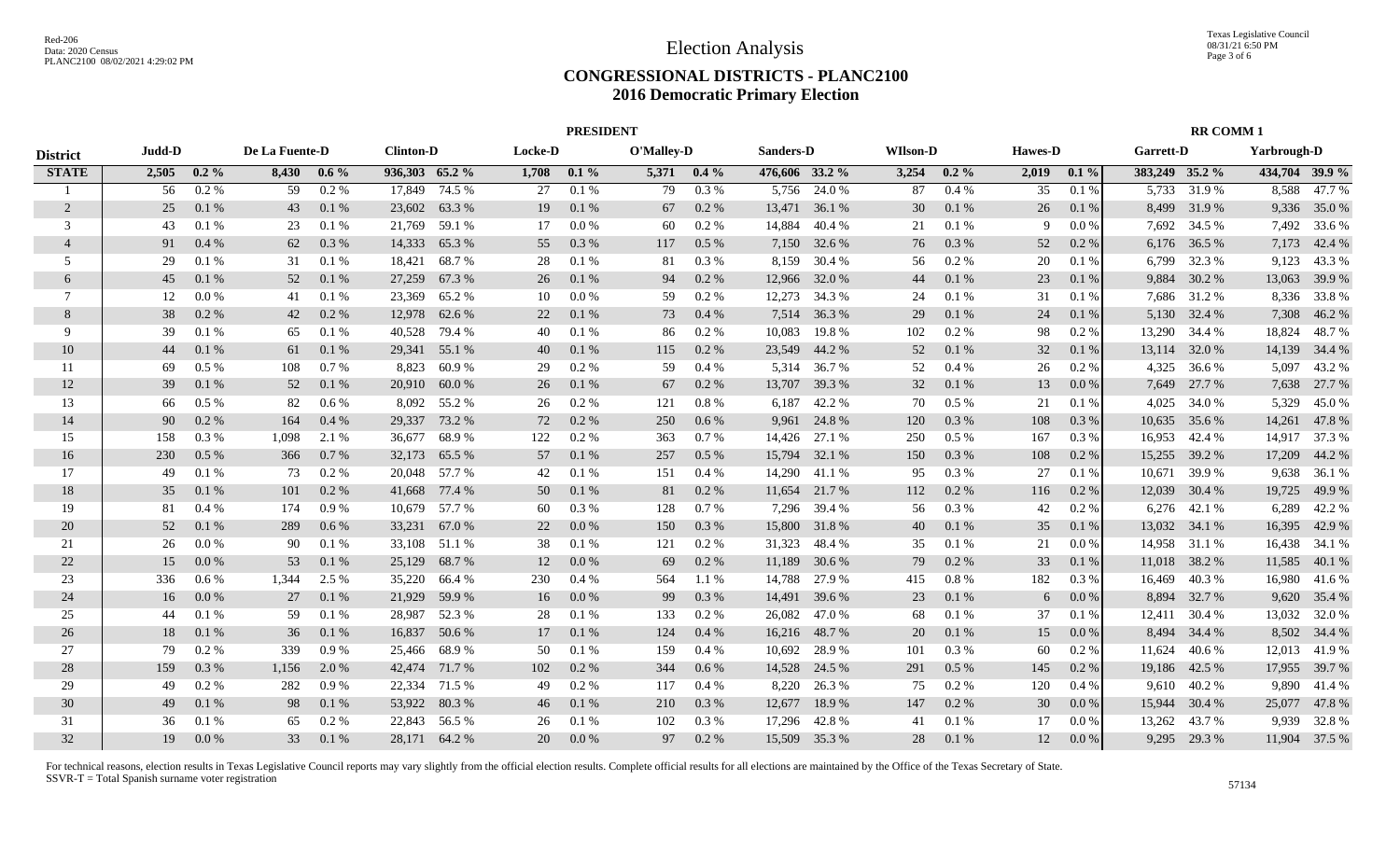#### Texas Legislative Council 08/31/21 6:50 PM Page 4 of 6

### **CONGRESSIONAL DISTRICTS - PLANC2100 2016 Democratic Primary Election**

|                 | <b>RR COMM1</b> |        |  |  |  |  |  |
|-----------------|-----------------|--------|--|--|--|--|--|
| <b>District</b> | <b>Burnam-D</b> |        |  |  |  |  |  |
| <b>STATE</b>    | 270,353         | 24.8 % |  |  |  |  |  |
| $\mathbf{1}$    | 3,675           | 20.4 % |  |  |  |  |  |
| $\sqrt{2}$      | 8,834           | 33.1 % |  |  |  |  |  |
| 3               | 7,107           | 31.9%  |  |  |  |  |  |
| $\overline{4}$  | 3,577           | 21.1 % |  |  |  |  |  |
| 5               | 5,138           | 24.4 % |  |  |  |  |  |
| 6               | 9,823           | 30.0%  |  |  |  |  |  |
| 7               | 8,635           | 35.0%  |  |  |  |  |  |
| 8               | 3,380           | 21.4 % |  |  |  |  |  |
| 9               | 6,501           | 16.8%  |  |  |  |  |  |
| 10              | 13,792          | 33.6%  |  |  |  |  |  |
| 11              | 2,385           | 20.2 % |  |  |  |  |  |
| 12              | 12,304          | 44.6 % |  |  |  |  |  |
| 13              | 2,488           | 21.0%  |  |  |  |  |  |
| 14              | 4,966           | 16.6%  |  |  |  |  |  |
| 15              | 8,112           | 20.3%  |  |  |  |  |  |
| 16              | 6,474           | 16.6%  |  |  |  |  |  |
| 17              | 6,420           | 24.0%  |  |  |  |  |  |
| 18              | 7,788           | 19.7%  |  |  |  |  |  |
| 19              | 2,333           | 15.7 % |  |  |  |  |  |
| 20              | 8,823           | 23.1 % |  |  |  |  |  |
| 21              | 16,755          | 34.8%  |  |  |  |  |  |
| 22              | 6,277           | 21.7%  |  |  |  |  |  |
| 23              | 7,407           | 18.1%  |  |  |  |  |  |
| 24              | 8,698           | 32.0%  |  |  |  |  |  |
| 25              | 15,328          | 37.6%  |  |  |  |  |  |
| 26              | 7,689           | 31.1 % |  |  |  |  |  |
| 27              | 5,027           | 17.5 % |  |  |  |  |  |
| 28              | 8,055           | 17.8 % |  |  |  |  |  |
| 29              | 4,410           | 18.4 % |  |  |  |  |  |
| 30              | 11,417          | 21.8 % |  |  |  |  |  |
| 31              | 7,136           | 23.5 % |  |  |  |  |  |
| 32              | 10,559          | 33.2 % |  |  |  |  |  |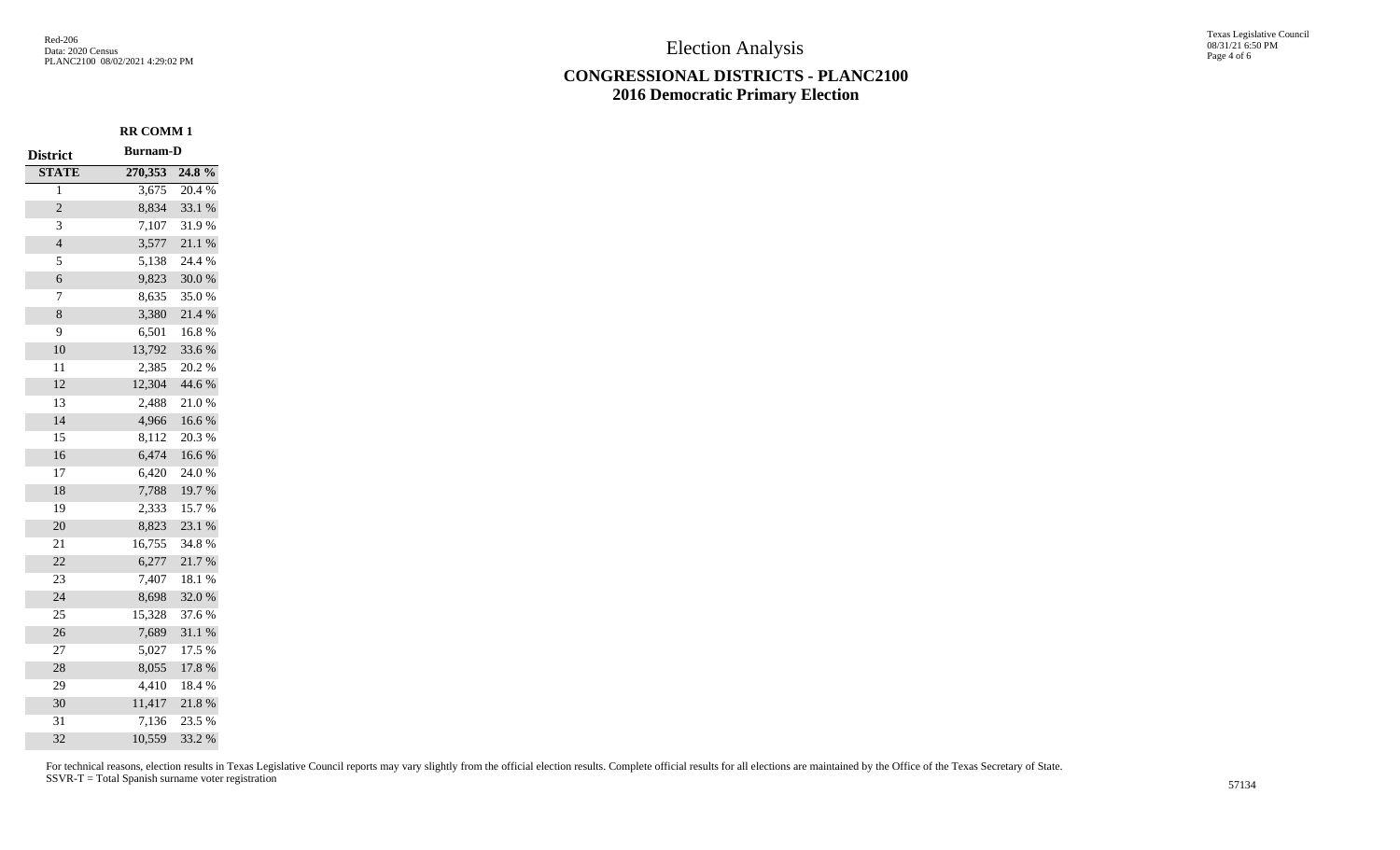Election Analysis

Texas Legislative Council 08/31/21 6:50 PM Page 5 of 6

## **CONGRESSIONAL DISTRICTS - PLANC2100 2016 Democratic Primary Election**

|                 |        |          |                |          |                  |               |                | <b>PRESIDENT</b> |            |         |           |                |                 |         |                |         |                  | <b>RR COMM1</b> |             |               |
|-----------------|--------|----------|----------------|----------|------------------|---------------|----------------|------------------|------------|---------|-----------|----------------|-----------------|---------|----------------|---------|------------------|-----------------|-------------|---------------|
| <b>District</b> | Judd-D |          | De La Fuente-D |          | <b>Clinton-D</b> |               | <b>Locke-D</b> |                  | O'Malley-D |         | Sanders-D |                | <b>WIIson-D</b> |         | <b>Hawes-D</b> |         | <b>Garrett-D</b> |                 | Yarbrough-D |               |
| 33              |        | 23 0.1 % | 153            | $0.4\%$  |                  | 25,572 73.1 % | 22             | 0.1%             | 104        | $0.3\%$ |           | $9,069$ 25.9 % | 53              | $0.2\%$ | 10             | $0.0\%$ | 8,038            | 28.7 %          | 10.244      | 36.6 %        |
| 34              | 196    | $0.3\%$  | 1.386          | 2.5 %    |                  | 38,980 69.6 % | 140            | $0.2\%$          | 383        | 0.7%    |           | 14,515 25.9 %  | 220             | 0.4%    | 186            | $0.3\%$ | 18,603           | 43.9 %          |             | 17,572 41.4 % |
| 35              | 46     | 0.1%     | 245            | $0.5\%$  | 29,367           | 56.2 %        | 34             | $0.1\%$          | 139        | $0.3\%$ | 22,321    | 42.7 %         | 67              | 0.1%    | 42             | 0.1%    | 14,313 36.0 %    |                 | 15.747      | 39.6 %        |
| 36              | 103    | $0.4\%$  |                | 78 0.3 % |                  | 14,877 64.9 % | 88             | $0.4\%$          | 148        | $0.6\%$ |           | 7,456 32.5 %   | 93              | $0.4\%$ | 90             | $0.4\%$ | 6,267            | 35.0 %          |             | 8,326 46.5 %  |